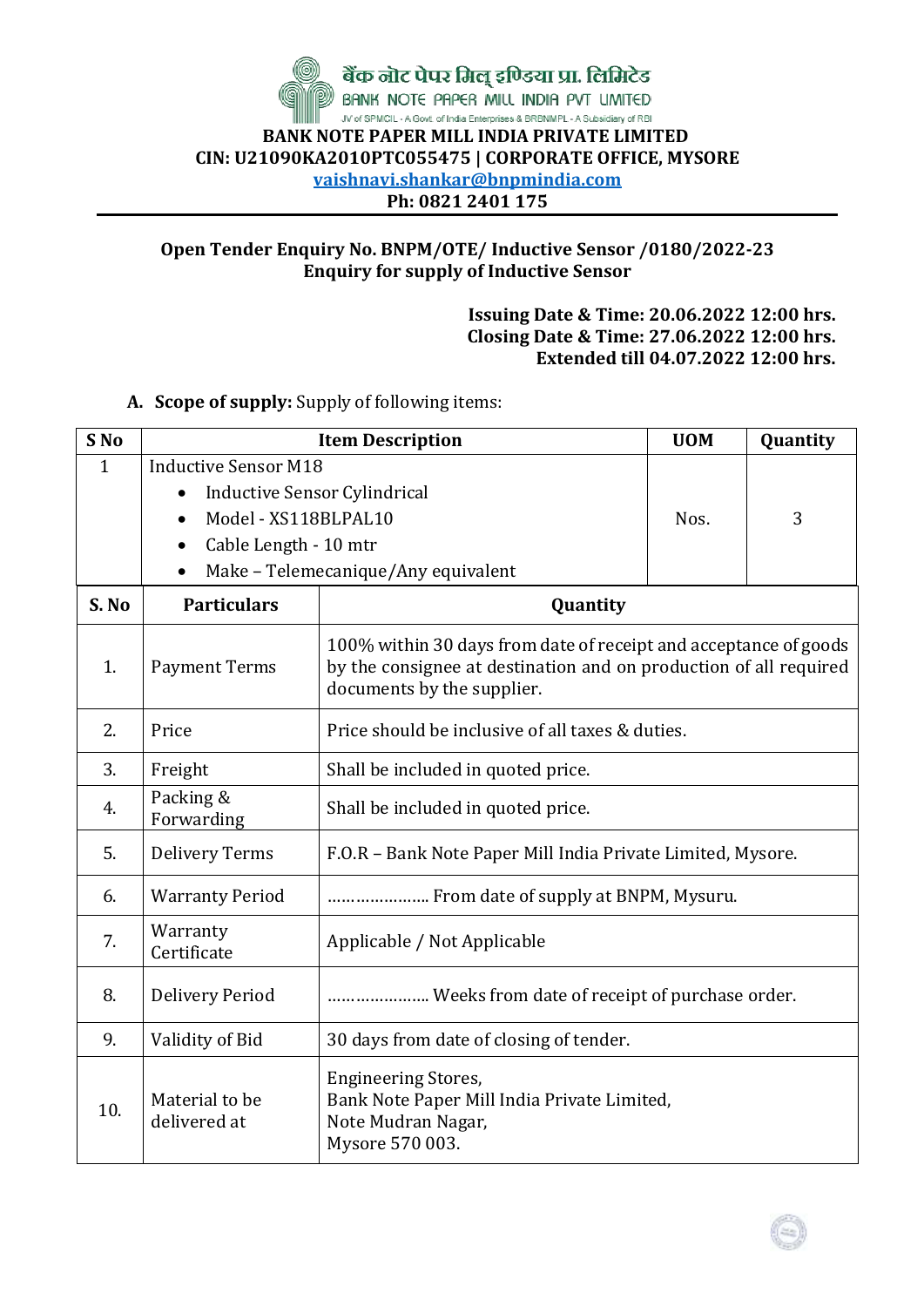|  | Contact person | Ms. Vaishnavi Shankar<br>P: 0821-2401175 |
|--|----------------|------------------------------------------|
|--|----------------|------------------------------------------|

## **Price Bid Format:**

| S No                                                                                    | <b>Description</b>                                                | <b>UOM</b> | Qty. | Unit<br>rate | <b>Freig</b><br>ht,<br><b>P&amp;F</b><br>Char<br>ges | <b>GS</b><br>T<br>$\boldsymbol{\varnothing}$<br>$\cdots$<br>$\%$ | Unit<br>rate<br>includi<br>ng GST<br>$\boldsymbol{\mathcal{S}}$<br>Freigh<br>t, P&F<br>Charge<br>S | Grand<br>total<br>inclusive<br>of GST<br>and<br>Freight,<br><b>P&amp;F</b><br><b>Charges</b><br>(F.0.R,<br>BNPM,<br>Mysore) |
|-----------------------------------------------------------------------------------------|-------------------------------------------------------------------|------------|------|--------------|------------------------------------------------------|------------------------------------------------------------------|----------------------------------------------------------------------------------------------------|-----------------------------------------------------------------------------------------------------------------------------|
|                                                                                         | <b>Inductive Sensor M18</b>                                       |            | 3    |              |                                                      |                                                                  |                                                                                                    |                                                                                                                             |
| 1                                                                                       | Inductive Sensor Cylindrical<br>$\bullet$<br>Model - XS118BLPAL10 | Nos.       |      |              |                                                      |                                                                  |                                                                                                    |                                                                                                                             |
|                                                                                         | Cable Length - 10 mtr                                             |            |      |              |                                                      |                                                                  |                                                                                                    |                                                                                                                             |
|                                                                                         | Make – Telemecanique/Any<br>equivalent                            |            |      |              |                                                      |                                                                  |                                                                                                    |                                                                                                                             |
| Total price inclusive of all tax, freight, P&F & any other charges in<br><b>figures</b> |                                                                   |            |      |              |                                                      |                                                                  |                                                                                                    |                                                                                                                             |
| Total price inclusive of all tax, freight, P&F & any other charges in                   |                                                                   |            |      |              |                                                      |                                                                  |                                                                                                    |                                                                                                                             |
| words                                                                                   |                                                                   |            |      |              |                                                      |                                                                  |                                                                                                    |                                                                                                                             |

**HSN Code:** (\_\_\_\_\_\_\_\_\_\_\_\_\_\_)

We hereby confirm that

- 1. We accept all terms & conditions mentioned in the enquiry.
- 2. Price quoted is inclusive of all taxes, P&F, freight etc. on F.O.R, BNPM, Mysore basis.
- 3. GST registration status: Unregistered / Compounding / Registered.
- 4. Bid validity: 30 days from date of closing of tender including extensions/corrigendum's (if any).
- 5. Bank Details: Acc. No. …………………………….; Bank Name: ……………………………………………; Branch name: ………………………………………..; Branch Code: …………………………………………; IFSC: ……………………………………………………..;
- 6. MSEs / NSIC status: ………………………………….